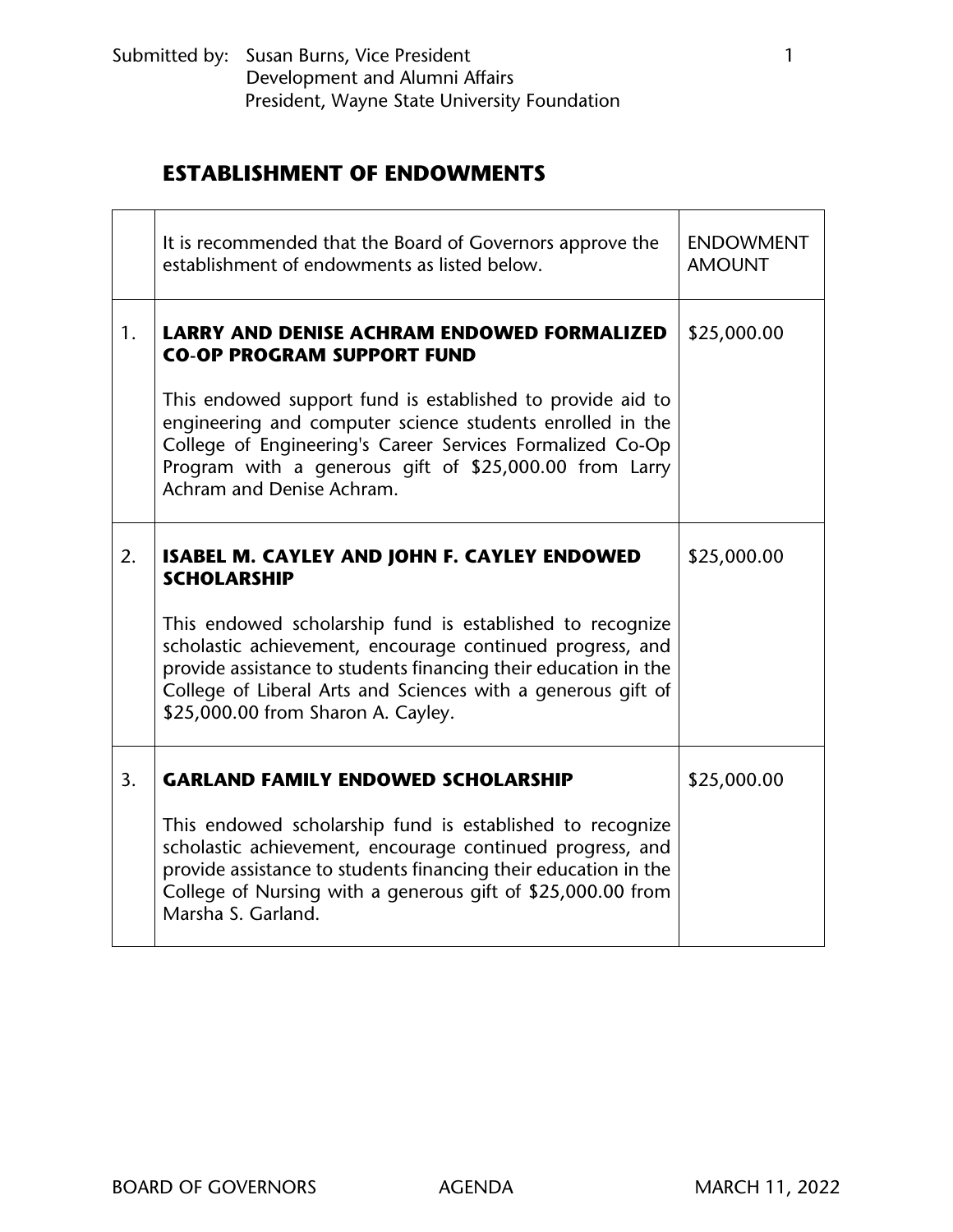## **ESTABLISHMENT OF ENDOWMENTS**

|    | It is recommended that the Board of Governors approve the<br>establishment of endowments as listed below.                                                                                                                                                                                                                            | <b>ENDOWMENT</b><br><b>AMOUNT</b> |
|----|--------------------------------------------------------------------------------------------------------------------------------------------------------------------------------------------------------------------------------------------------------------------------------------------------------------------------------------|-----------------------------------|
| 4. | <b>MICHELE M. GERUS ENDOWED SCHOLARSHIP</b>                                                                                                                                                                                                                                                                                          | \$350,000.00                      |
|    | This endowed scholarship fund is established to recognize<br>scholastic achievement, encourage continued progress, and<br>provide assistance to students financing their education in the<br>Irvin D. Reid Honors College with a generous pledge of<br>\$350,000.00 from Jeffrey Block.                                              |                                   |
| 5. | <b>SARA GLEICHER &amp; DAVID FABBRI ENDOWED</b><br><b>SCHOLARSHIP</b>                                                                                                                                                                                                                                                                | \$25,000.00                       |
|    | This endowed scholarship fund is established to recognize<br>scholastic achievement, encourage continued progress, and<br>provide assistance to students financing their education in the<br>School of Social Work with a generous gift of \$25,000.00 from<br>Eli Simmons.                                                          |                                   |
| 6. | <b>ALICE LAITNER ENDOWED SCHOLARSHIP</b>                                                                                                                                                                                                                                                                                             | \$31,786                          |
|    | This endowed scholarship fund is established to recognize<br>scholastic achievement, encourage continued progress, and<br>provide assistance to students in financing their education at<br>Wayne State University with a generous gift of appreciated<br>stock currently valued at approximately \$31,786 from Alice R.<br>Laitner. |                                   |